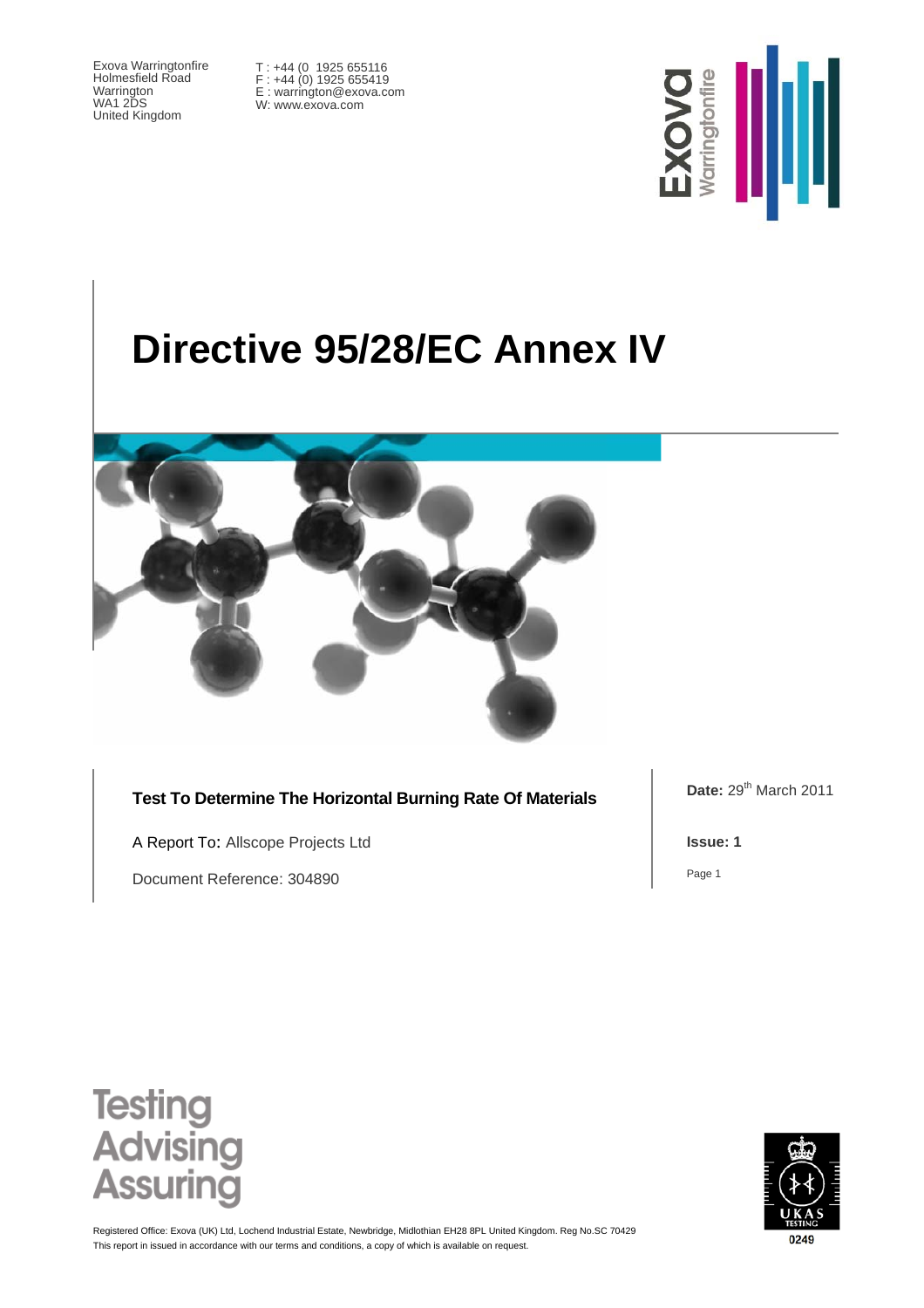



### **Executive Summary**

**Objective** To determine the performance of the following product when tested in accordance with Directive 95/28/EC Annex IV.

| <b>Generic Description</b>                                                           | <b>Product reference</b>              | <b>Thickness</b>         | Weight per unit<br>area or density |  |
|--------------------------------------------------------------------------------------|---------------------------------------|--------------------------|------------------------------------|--|
| Interior glass fibre reinforced<br>plastic (GRP) panels for buses<br>and coaches     | "Drivers door and drivers partitions" | 2.75-3.5mm               | 5.11kg/ $m^{2*}$                   |  |
| Individual components used to manufacture composite:                                 |                                       |                          |                                    |  |
| Gel-coat                                                                             | "Firestop"                            | 0.5 <sub>mm</sub>        | $300$ g/m <sup>2</sup>             |  |
| Resin                                                                                | "2779-P-2"                            | <b>Not</b><br>applicable | Not applicable                     |  |
| Glass reinforcement                                                                  | "M92-300E & M79-450E"                 | <b>Not</b>               | 1 x 300g/m <sup>2</sup>            |  |
|                                                                                      |                                       | applicable               | $2 \times 450$ g/m <sup>2</sup>    |  |
| * Determined by Exova Warringtonfire                                                 |                                       |                          |                                    |  |
| Please see page 5 of this test report for the full description of the product tested |                                       |                          |                                    |  |

#### **Test Sponsor** Allscope Projects Ltd, Farrington Place, Burnley, BB11 5TY

**Test Results: When tested in accordance with Directive 95/28/EC: Annex IV, the product submitted for test did not produce a horizontal burning rate of more than 100mm/minute and therefore, in accordance with Section 7.2.1 of the standard, the test results are deemed to be satisfactory.** 

**Date of Test** 1st March 2011

#### **Signatories**



C. Jacques \* Acting Testing Officer

\* For and on behalf of **Exova Warringtonfire**.

Report Issued: 29<sup>th</sup> March 2011



This version of the report has been produced from a .pdf format electronic file that has been provided by **Exova Warringtonfire** to the sponsor of the report and must only be reproduced in full. Extracts or abridgements of reports must not be published without permission of **Exova Warringtonfire**.

Document No.: 304890 Page No.: 2 of 7 Author: C. Jacques Issue Date: 29<sup>th</sup> March 2011 Client: Allscope Projects Ltd Issue No.: 1

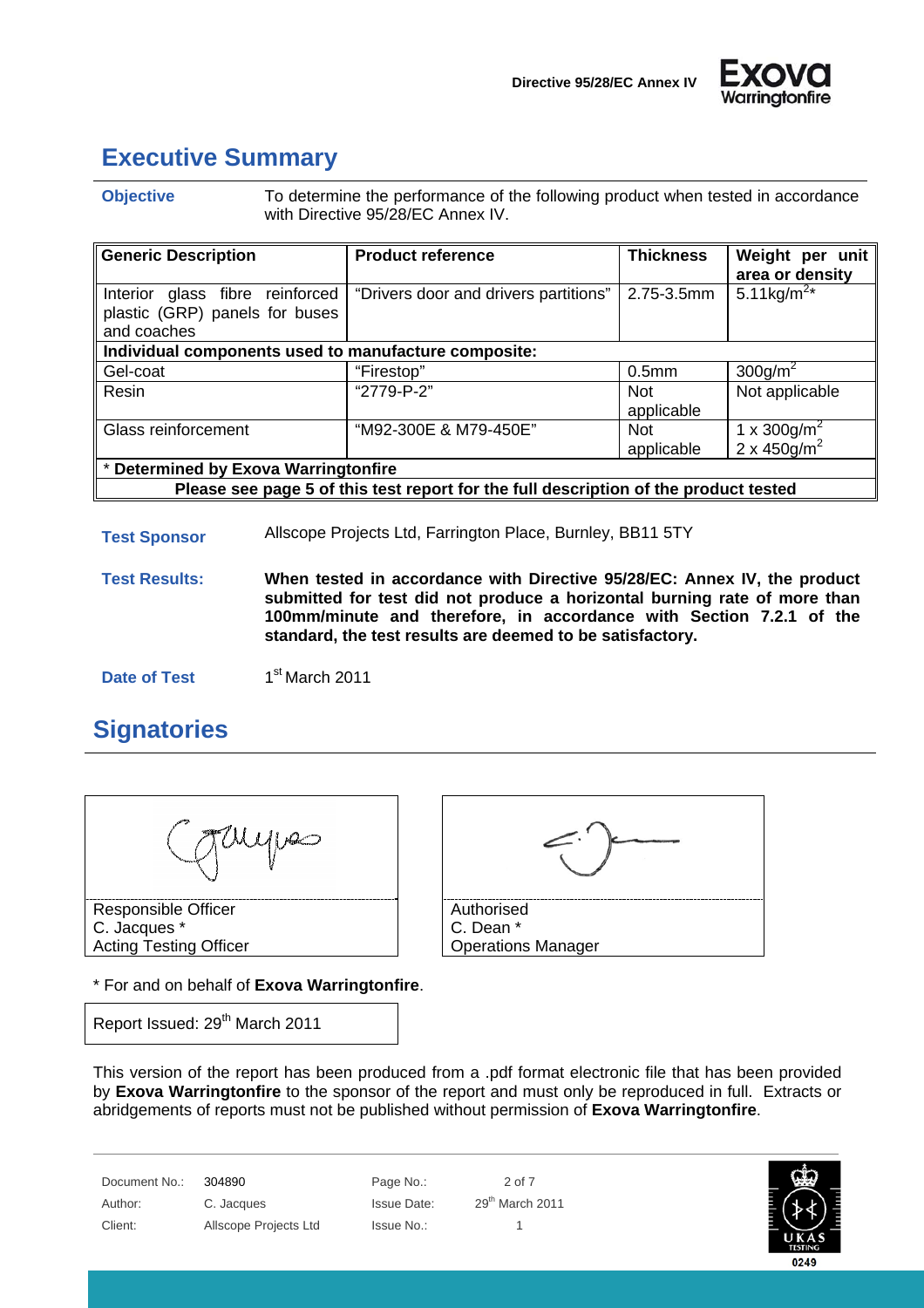



| <b>CONTENTS</b> | PAGE NO. |
|-----------------|----------|
|                 |          |
|                 |          |
|                 |          |
|                 |          |
|                 |          |
|                 |          |

Document No.: 304890 Author:

Client:

C. Jacques

Allscope Projects Ltd

Page No.: Issue Date: Issue No.:

3 of 7 29<sup>th</sup> March 2011  $\mathbf{1}$ 

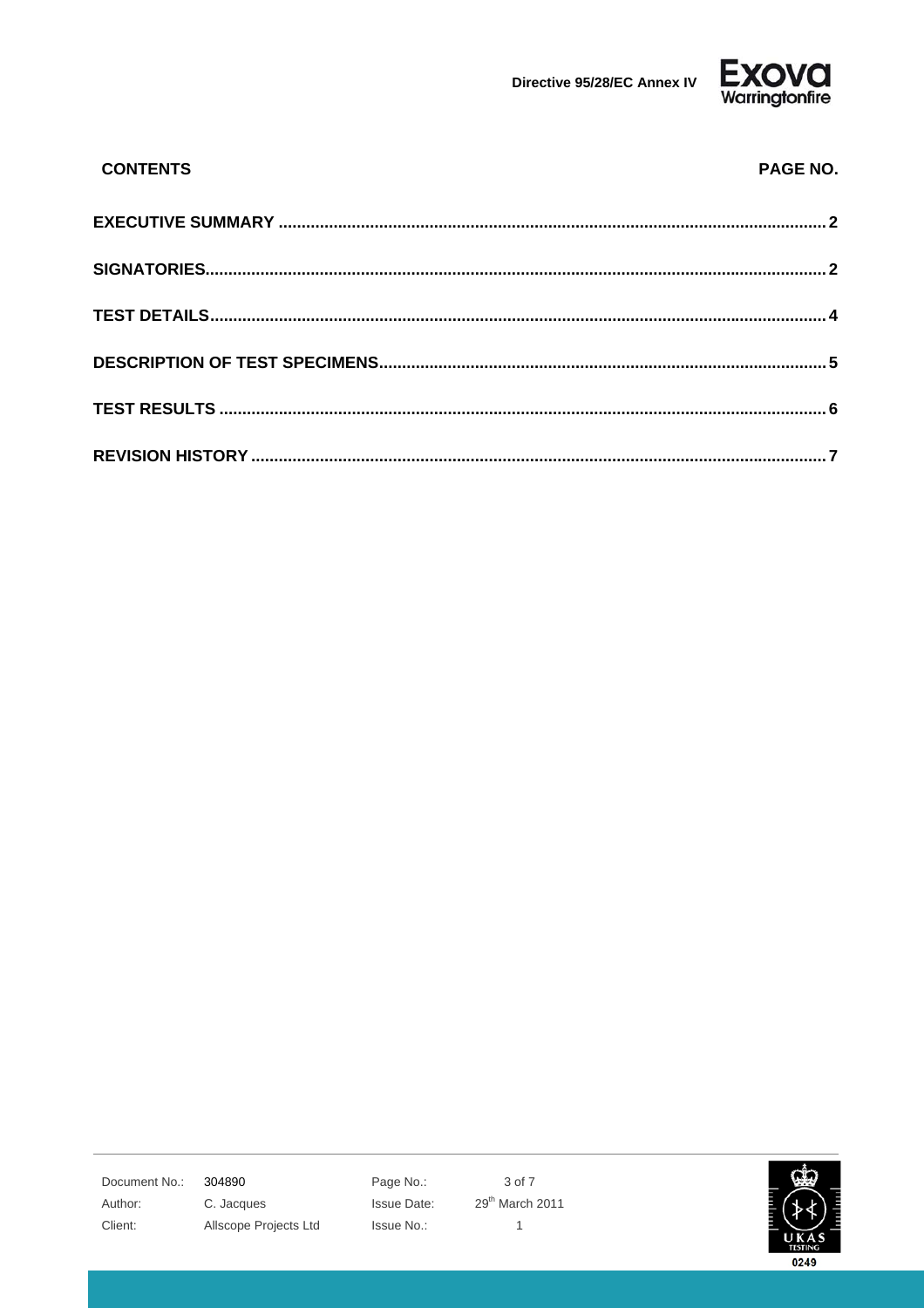



#### **Test Details**

| <b>Purpose of test</b>                       | To determine the flammability of the material when it is tested in accordance with<br>Directive 95 / 28 / EC Annex IV, a test to determine the horizontal burning rate of<br>materials.                                                                                                                                                                                                                |
|----------------------------------------------|--------------------------------------------------------------------------------------------------------------------------------------------------------------------------------------------------------------------------------------------------------------------------------------------------------------------------------------------------------------------------------------------------------|
|                                              | The test was performed in accordance with the test procedure specified in<br>Directive 95/28/EC Annex IV and this test report should be read in conjunction with<br>that Standard.                                                                                                                                                                                                                     |
| <b>Fire test study</b><br>group/EGOLF        | Certain aspects of some fire test specifications are open to different<br>interpretations. The Fire Test Study Group and EGOLF have identified a number of<br>such areas and has agreed Resolutions which define common agreement of<br>interpretations between fire test laboratories which are members of the Groups.<br>Where such Resolutions are applicable to this test they have been followed. |
| <b>Instruction to test</b>                   | The test was conducted on the 1 <sup>st</sup> March 2011 at the request of Allscope Projects<br>Ltd, the sponsor of the test.                                                                                                                                                                                                                                                                          |
| <b>Provision of test</b><br><b>specimens</b> | The specimens were supplied by the sponsor of the test. Exova Warringtonfire<br>was not involved in any selection or sampling procedure.                                                                                                                                                                                                                                                               |
| <b>Conditioning of</b>                       | The specimens were received on the 23 <sup>rd</sup> February 2011.                                                                                                                                                                                                                                                                                                                                     |
| specimens                                    | Prior to the test the specimens were conditioned for at least 24 hours in an<br>atmosphere having a temperature of $23 \pm 2$ °C and a relative humidity of 50 $\pm$ 5%.                                                                                                                                                                                                                               |
| <b>Test procedure</b>                        | Five specimens, each measuring 100 mm wide by 356 mm long, were tested with<br>the Gel coated surface downwards to the test flame, in accordance with the test<br>procedure specified in the Standard, the gas supplied to the bunsen burner being<br>natural gas.                                                                                                                                     |
|                                              |                                                                                                                                                                                                                                                                                                                                                                                                        |

Document No.: 304890 Page No.: 4 of 7 Author: C. Jacques Issue Date: 29<sup>th</sup> March 2011 Client: Allscope Projects Ltd Issue No.: 1

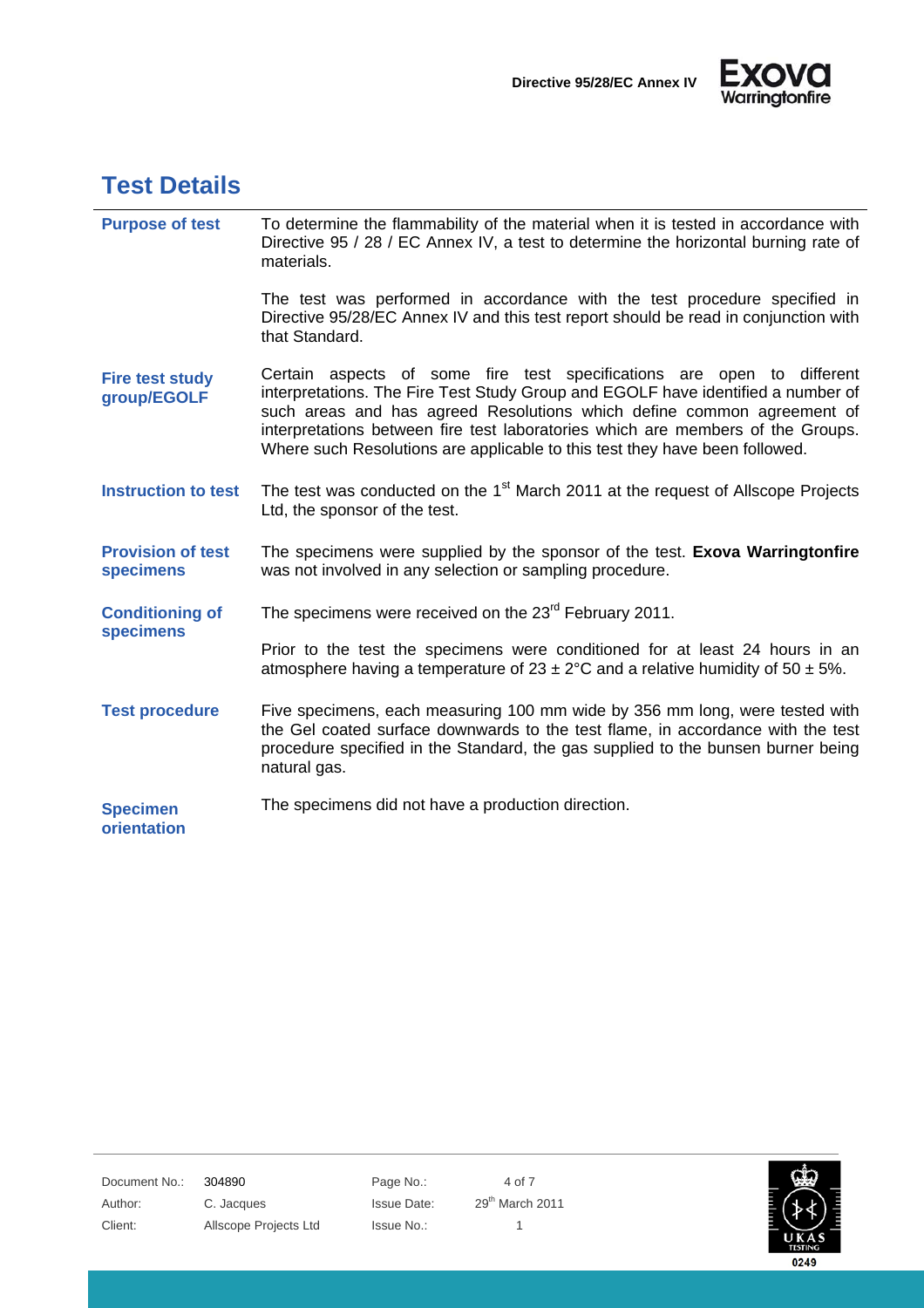



### **Description of Test Specimens**

The description of the specimens given below has been prepared from information provided by the sponsor of the test. All values quoted are nominal, unless tolerances are given.

| General description          |                                            |                                 | Interior glass fibre reinforced plastic (GRP) panels                                                         |  |  |
|------------------------------|--------------------------------------------|---------------------------------|--------------------------------------------------------------------------------------------------------------|--|--|
|                              |                                            |                                 | for buses and coaches                                                                                        |  |  |
| Product reference            |                                            |                                 | "Drivers door and drivers partitions"                                                                        |  |  |
|                              | Name of manufacturer                       |                                 | <b>AllScope Projects Limited</b>                                                                             |  |  |
|                              | Colour reference                           |                                 | "Grey" (determined by Exova Warringtonfire)                                                                  |  |  |
|                              | Overall thickness                          |                                 | 2.75-3.5mm (stated by sponsor)                                                                               |  |  |
|                              |                                            |                                 | 3.83mm (determined by Exova Warringtonfire)                                                                  |  |  |
| Overall weight per unit area |                                            |                                 | $4.9\text{kg/m}^2$ (stated by sponsor)<br>5.11kg/m <sup>2</sup> (determined by <b>Exova Warringtonfire</b> ) |  |  |
|                              |                                            |                                 |                                                                                                              |  |  |
|                              |                                            | Generic type                    | Unsaturated polyester                                                                                        |  |  |
|                              |                                            | Product reference               | "Firestop 5000"                                                                                              |  |  |
|                              |                                            | Name of manufacturer            | <b>DSM</b>                                                                                                   |  |  |
|                              |                                            | Colour                          | "Grey"                                                                                                       |  |  |
|                              |                                            | Application rate                | $300$ g/m <sup>2</sup>                                                                                       |  |  |
|                              |                                            | <b>Thickness</b>                | 0.5 <sub>mm</sub>                                                                                            |  |  |
|                              | Gel-coat                                   | Application method              | <b>Brush</b>                                                                                                 |  |  |
|                              |                                            | Trade name of flame retardant   | The sponsor of the test was unable to provide this<br>information                                            |  |  |
|                              |                                            | Generic type of flame retardant | Aluminium hydroxide                                                                                          |  |  |
| Moulded sheet                |                                            | Amount of flame retardant       | 20-35%                                                                                                       |  |  |
|                              |                                            | Generic type                    | Unsaturated polyester                                                                                        |  |  |
|                              |                                            | Product reference               | "2779-P-2"                                                                                                   |  |  |
|                              | Resin                                      | Name of manufacturer            | <b>DSM</b>                                                                                                   |  |  |
|                              |                                            | Flame retardant details         | The sponsor of the test was unable to provide this                                                           |  |  |
|                              |                                            |                                 | information                                                                                                  |  |  |
|                              |                                            | <b>Type</b>                     | Chopped strand glass mat (CSM)                                                                               |  |  |
|                              | Glass<br>reinforcement                     | Product reference               | "M92-300E & M79-450E"                                                                                        |  |  |
|                              |                                            | Number of layers                | 3                                                                                                            |  |  |
|                              |                                            | Weight per unit area of each    | 1 x 300g/m <sup>2</sup>                                                                                      |  |  |
|                              |                                            | layer                           | 2 x 450g/m <sup>2</sup>                                                                                      |  |  |
|                              |                                            | Name of manufacturer            | <b>PPG</b>                                                                                                   |  |  |
|                              | Resin to glass ratio (by weight)           |                                 | 2.5:1                                                                                                        |  |  |
|                              | Curing process (duration and temperature)  |                                 | 12 hours @ 20 °C                                                                                             |  |  |
|                              | Brief description of manufacturing process |                                 | Hand laminated                                                                                               |  |  |

Document No.: 304890 Page No.: 5 of 7

Author: C. Jacques Issue Date: 29<sup>th</sup> March 2011 Client: Allscope Projects Ltd Issue No.: 1

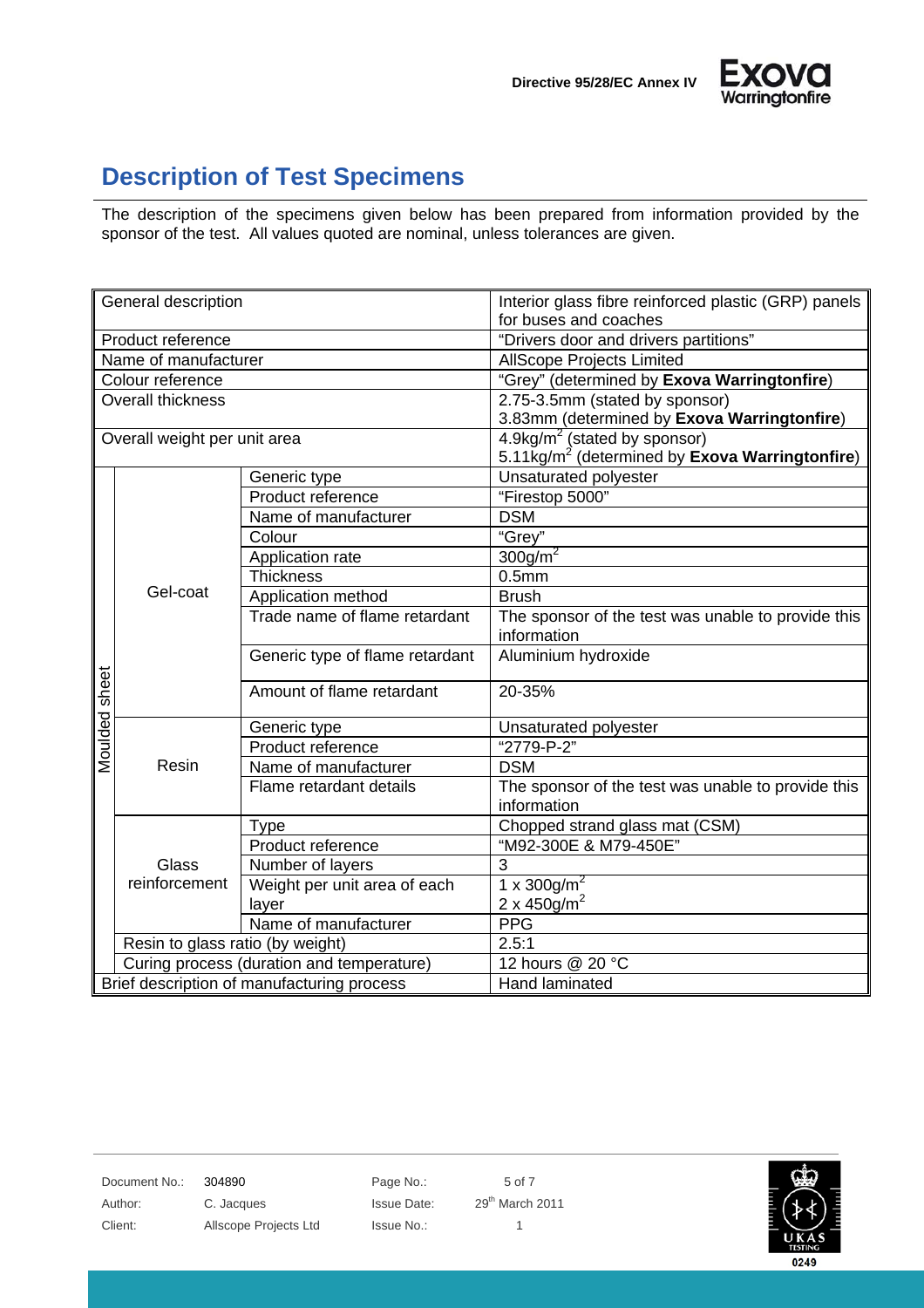

#### **Test Results**

| <b>Results of test</b>                                                                                                                     |                                                                         |                                                                      | The burn rate was calculated using the formula: |                             |                                 |
|--------------------------------------------------------------------------------------------------------------------------------------------|-------------------------------------------------------------------------|----------------------------------------------------------------------|-------------------------------------------------|-----------------------------|---------------------------------|
|                                                                                                                                            |                                                                         | $60 \text{ s}/t$<br>B<br>$=$                                         |                                                 |                             |                                 |
| Burning rate in mm per minutes<br>where<br>$B =$<br>Burnt distance in mm, and<br>$=$<br>S.<br>Time in seconds to burn distance s mm<br>$=$ |                                                                         |                                                                      |                                                 |                             |                                 |
| Specimen<br>No.                                                                                                                            | Time for flame<br>to reach the<br>first measuring<br>point<br>(seconds) | Time for flame<br>to reach the<br>final measuring<br>point (seconds) | Burning time, t<br>(seconds)                    | Distance burnt,<br>$s$ (mm) | <b>Burning Rate</b><br>(mm/min) |
|                                                                                                                                            | Not applicable                                                          | Not applicable                                                       | 0                                               | Not applicable              | 0                               |
| $\overline{2}$                                                                                                                             | Not applicable                                                          | Not applicable                                                       | 0                                               | Not applicable              | 0                               |
| 3                                                                                                                                          | Not applicable                                                          | Not applicable                                                       | 0                                               | Not applicable              | $\mathbf 0$                     |
| 4                                                                                                                                          | Not applicable                                                          | Not applicable                                                       | 0                                               | Not applicable              | 0                               |
| 5                                                                                                                                          | Not applicable                                                          | Not applicable                                                       | 0                                               | Not applicable              | 0                               |

**Conclusion When tested in accordance with Directive 95/28/EC: Annex IV, the product submitted for test did not produce a horizontal burning rate of more than 100mm/minute and therefore, in accordance with Section 7.2.1 of the standard, the test results are deemed to be satisfactory.**

6 | Not applicable | Not applicable | 0 | Not applicable | 0

**Applicability of test results**  The test results relate only to the behaviour of the specimens under the particular conditions of this test, they should not be used to infer the fire hazards of the material in other forms or under other fire conditions.

> The test results relate only to the specimens of the product in the form in which they were tested. Small differences in the composition or thickness of the product may significantly affect the performance during the test and may therefore invalidate the test results. Care should be taken to ensure that any product which is supplied or used is fully represented by the specimens which were tested.

**Validity** The specification and interpretation of fire test methods are the subject of ongoing development and refinement. Changes in associated legislation may also occur. For these reasons it is recommended that the relevance of test reports over five years old should be considered by the user. The laboratory that issued the report will be able to offer, on behalf of the legal owner, a review of the procedures adopted for a particular test to ensure that they are consistent with current practices, and if required may endorse the test report.

> This report may only be reproduced in full. Extracts or abridgements shall not be published without permission of **Exova Warringtonfire**.

Document No.: 304890 Page No.: 6 of 7 Author: C. Jacques Issue Date: 29<sup>th</sup> March 2011 Client: Allscope Projects Ltd Issue No.: 1